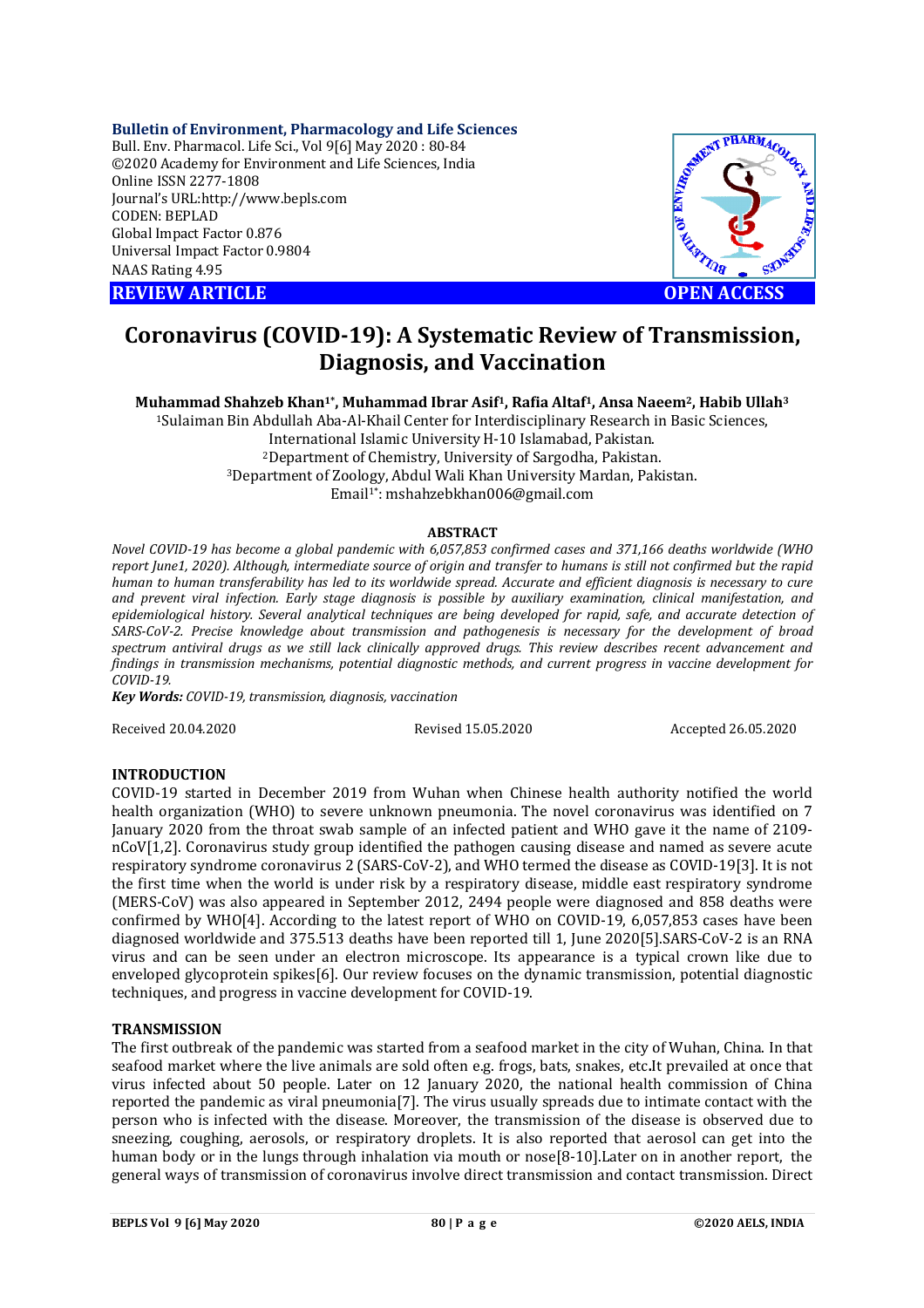# **Khan** *et al*

transmission involves cough, sneeze, and inhalation of aerosol or droplets while contact transmission involves the transmission through contact with oral, nasal, and eye mucous[11,12]. Anyhow, the infection does not involve any eye symptoms on clinical ground. When the samples, taken from few confirmed as well as suspected cases were observed, it came to know that transmission of infectious COVID-19 is not likely to be limited to the respiratory tract, eye exposure can also give a pathway to penetrate coronavirus into the body. Further studies have also revealed that the virus can be transmitted directly or indirectly through contact or via droplets of saliva from one person to another[13,14]. In Germany,COVID-19 cases were studied that ensured the transmission of viruses in other people through a carrier patient[15]. Recent studies have also indicated that COVID-19 disease is an airborne disease that can be produced during clinical procedures[16]**.** It is noteworthy to mention that coronavirus RNA can be analyzed via real-time reverse transcription polymerase chain reaction (RT-PCR) testing and there are also chances of coronavirus transmission during the diagnostic test[17]. Even though it is required to make further studies over the aerosol transmission route and fecal-oral transmission route. The studies that have been done on the infectious disease (e.g., influenza, hemorrhagic fever with renal syndrome) ensured that taking in of particles can boost the entry of viruses deep down in the lung or respiratory pathway which consequently increases the induction of infection[18]. In some cases, symptoms do not appear in carrier patient and it affects the other people. It is also clear from the studies that throat has a low viral burden than the nasal cavity between asymptomatic and symptomatic people[19].Some infected persons act as corona spreaders, they meet the other people without knowing and infection multiplies many times[20]. Morawska and Cao proposed that the tiny particles which contain viral content can move across the indoor surrounding upto a distance of 10 meters right from the source through which they emitted hence they activate the transmission via aerosol[21]. Likewise, Paules *et al.* reported that the airborne transmission of SARS-COV-2 can also happen without short distance contact**[**22]. These assumptions are being supported by experimental as well as computational fluid dynamics. Human coronaviruses such as SARS-CoV, MERS-CoV, or endemic human corona-viruses (HCoV) can last over the surfaces such as metal, glass, or plastic for some hours to days[23,24]. In healthcare centers, the surfaces are most likely to be contaminated and therefore can transmit the virus in humans. Disinfectants like hydrogen peroxide and sodium hypochlorite can abolish viral droplets in less than one minute[25]. The transmission from pregnant mothers to their fetus in the placenta is not still described as current information. However, post-natal transmission in neonatal illness is described in the literature. The receptor through which virus enter in respirational mucosa is known as angiotensin receptor 2 (ACE2)[26].

# **DIAGNOSIS**

The diagnosis of COVID-19 is a challenging task because common symptoms of COVID-19 are cough, sneeze, and fever which are often being ignored by the patients. It leads to transmitting COVID-19 into other peoples and patients number increases rapidly[27].The most important method for the diagnosis of COVID-19 is real-time RT-PCR[28]. Serological tests like Enzyme-linked immunosorbent assay(ELISA)are also being performed due to their high sensitivity and selectivity[29]. The sample is taken from bronchoalveolar lavage (BAL) specimens, tracheal aspirate, or nasal swabs for the RT-PCR test. Bronchoscopy is prohibited for COVID-19 diagnosis because of aerosol generated hazards for the healthcare faculty and patients. Bronchoscopy can be done with all clinical safety measurements in case of ambiguous diagnosis[30,31]. It is also evident from the literature than Chest CT is also one of the important tools in the confirmation of COVID-19 after the serological and molecular tests[32].The efficiency of the serological test (i.e., ELISA) for COVID-19 is less than the molecular test (i.e., RT-PCR). Recently, FDA approved new diagnostic kits which are fast and portable but still very selective, and sensitive diagnosis of COVID-19 is challenging because of the viral genetic mutation and false negative histories of the patients. Molecular and Serological methods also have some limitations including complex methodology, sample preparation problem, and low detection limit. There are some other respiratory syndromes closely related to coronavirus so there is a need to make a differential COVID-19 diagnosis after the complete and comprehensive study of patient history, laboratory detection, and radiological images[33-36]

# **VACCINATION**

The vaccine development for COVID-19 is a tough task because of viral mutation and stability. Structure based antigen design, computational biology, protein engineering, and gene synthesis are tools for the manufacturing of vaccines with precision and speed[37].The antiviral vaccine is mainly of two types; one is the gene based vaccine, and the other is a protein based vaccine. Gene sequences are delivered in genebased vaccines that encode protein antigens produced by the host cells. Gene based vaccines include the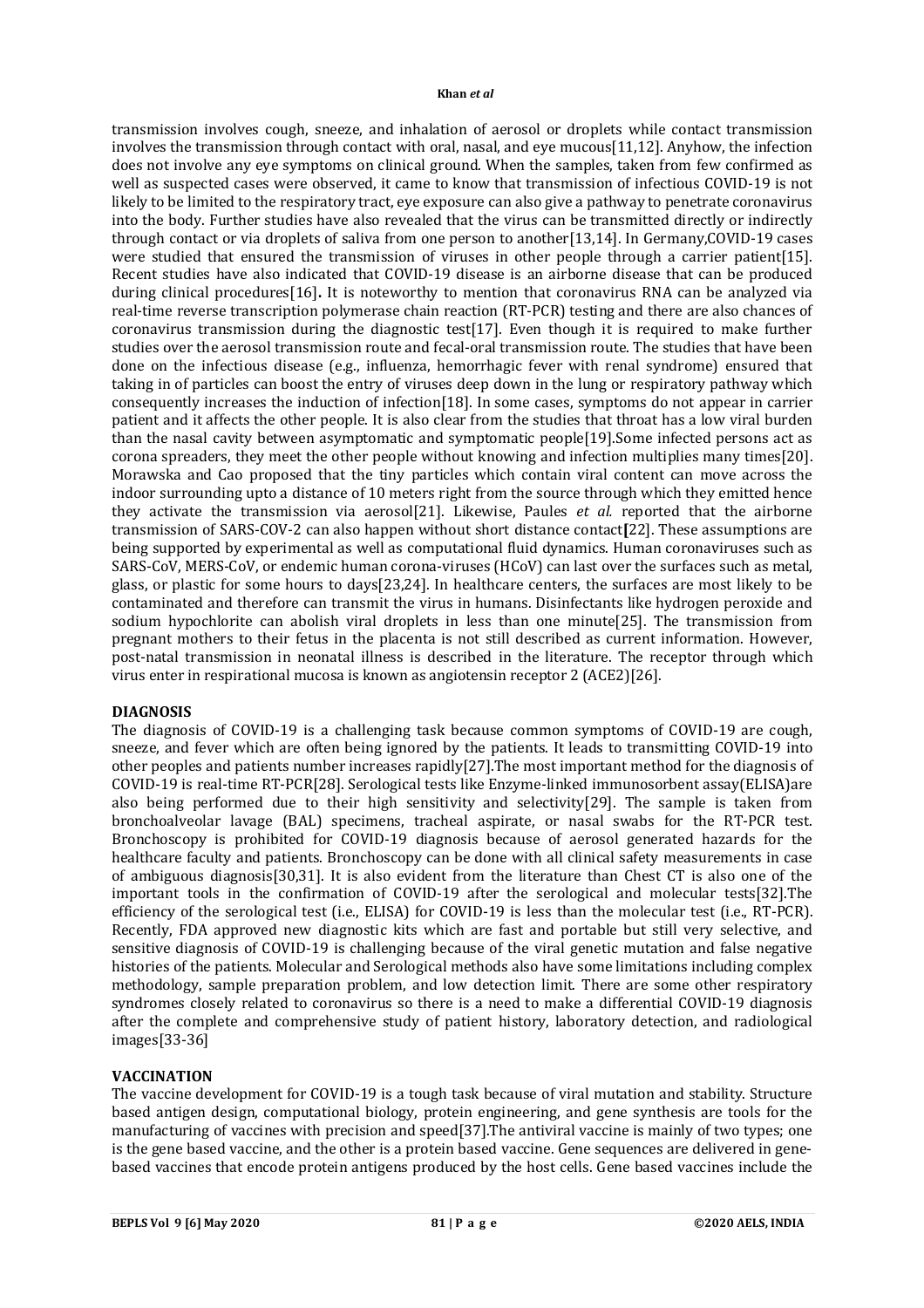live virus vaccine, recombinant vaccine vectors, or nucleic acid vaccine. In protein based vaccines, wholeinactivated virus or individual viral proteins are assembled in vitro[38].

Having an approved vaccine within a short period that will be available on a large scale is unprecedented. But still, efforts are being practiced to treat the COVID-19 patients. To neutralize virus infection, blocking monoclonal antibodies(mAbs) can be used because of their antigen specificity and it targets the viral protein surface. The receptor binding domine (RBD) in SARS-COV-2S protein can strongly bind with angiotensin converting enzyme in humans and could inhibit the infection[39].Chen *et al.* successfully cloned two human blocking mAbs using SARS-CoV-2 RBD specific memory. B cells isolated from the recovered patients that result in the neutralization of pseudotype virus infection. The first time, human anti-SARS-CoV-2RBD-HACE2 blocking mAbs having therapeutic effects were reported against COVID-19[40]. Recently, the Institute of biotechnology Beijing developed a vaccine for COVID-19 by using recombinant adenovirus type-5 (Ad5). The Ad5 vectored vaccine is replication defective and indicates the spike glycoprotein of SARS-CoV-2[41].

An adequate approach to drug delivery is to test the existing antiviral drugs to treat a viral infection, as the viruses have same mechanism of infection, and antiviral drugs mostly interfere with viral replication machinery in the target cells[42,43]. Hydroxychloroquine and chloroquine are drugs used to treat malaria and other viruses. These are the weak bases and accumulate in the lysosome and endosome, this accumulation increases the pH and inhibits the maturation of the endosomal compartment[44]. Hydroxychloroquine is approved by many COVID-19 treatment protocols in combination with other antibiotics and antiviral drugs. Ribavirin is an analog of nucleoside so it can also be used to inhibit the viral RNA synthesis.It is found that ribavirin and IFNB collectively inhibit the replication of SARSassociated coronavirus in animal cell lines[45].Carmofur is an antineoplastic drug that inhibits the SARS-CoV main protease. Carmufor inhibits the viral replication in the cell by covalently bonding its carbonyl group to catalytic Cys145. It appears as a good lead compound for the treatment ofCOVID-19[46].Losartan and Telmisartan are the drugs of the angiotensin receptor 2 antagonist group. These drugs could block the ACE2 receptor ability to interfere with the entry SARS-CoV-2 to target cell and can be used in combination with any other antiviral to treat COVID-19 patients in the pandemic[47].Sofosbuvir, a nucleotide inhibitor, has been reported to have antiviral effect inhibit SARS-CoV-2RNA dependent polymerase, hence favorable for the COVID-19 patients[48].The use of baricitinib drug limits the cytokinase release syndrome associated with COVID-19. It acts as janus kinase that may help to interrupt the virus entry[49]. The family of repeated DNA sequence clustered regularly interspaced short palindromic repeats (CRISPR) is found in the genome of bacteria. These are the molecular remains of bacteriophage infections, can detect and destroy foreign DNA fragments. New studies suggest that CRISPR/Cas13d system will be effective to digest the SARS-CoV-2 genome, as a result limiting their ability to reproduce. Theoretically, this approach is excellent not only against COVID-19 but also for the treatment and prevention of different RNA viruses infection[50].

# **CONCLUSION**

The current outbreak of the novel COVID-19 has become a global pandemic. Despite quarantine efforts and global containment the prevalence of COVID-19 is continuously increasing. We still lack knowledge about the authentic zoonotic source of coronavirus, but rapid human to human transfer is confirmed. The severity of disease and death rate depends upon the individual and community based immune response, diagnosis, and treatment. Several labs based techniques and equipment are being used for early stage diagnosis of viral infection and scientists are working to develop advanced tools for on spot efficient, accurate, and rapid detection of COVID-19. Up till now, we lack an efficient therapeutic strategy and clinically approved drugs to cure SARS-CoV-2. Complete understanding of transmission andpathogenic mechanisms will be useful in the development of a broad spectrum antiviral vaccine that would be able to cure not only current COVID-19 but also future epidemics.

# **REFERENCES**

- 1. Burki T. (2020). Outbreak of coronavirus disease 2019. *The Lancet Infectious Diseases.*, *20*(3): 292-293.
- 2. Jiang S, Shi Z, Shu Y, Song J, Gao GF, Tan W, Guo, D. (2020). A distinct name is needed for the new coronavirus. *Lancet (London, England).*, *395*(10228): 949.
- 3. Sohrabi C, Alsafi, Z, O'Neill N, Khan M, Kerwan A, Al-Jabir A, *et al.* (2020). World Health Organization declares global emergency: A review of the 2019 novel coronavirus (COVID-19). *International Journal of Surgery*.
- 4. World Health Organization. Middle East respiratory syndrome coronavirus (MERS-CoV). Available online: URL: <https://www.who.int/emergencies/mers-cov/en/.>Accessed, June 2, 2020.
- 5. World Health Organization. Coronavirus Disease (COVID-19): Situation Report 133 (1 June 2020). Available online: URL:<https://reliefweb.int/report/world/coronavirus-disease-covid-19-situation-report-133-> 1-june-2020. Accessed, June 2, 2020.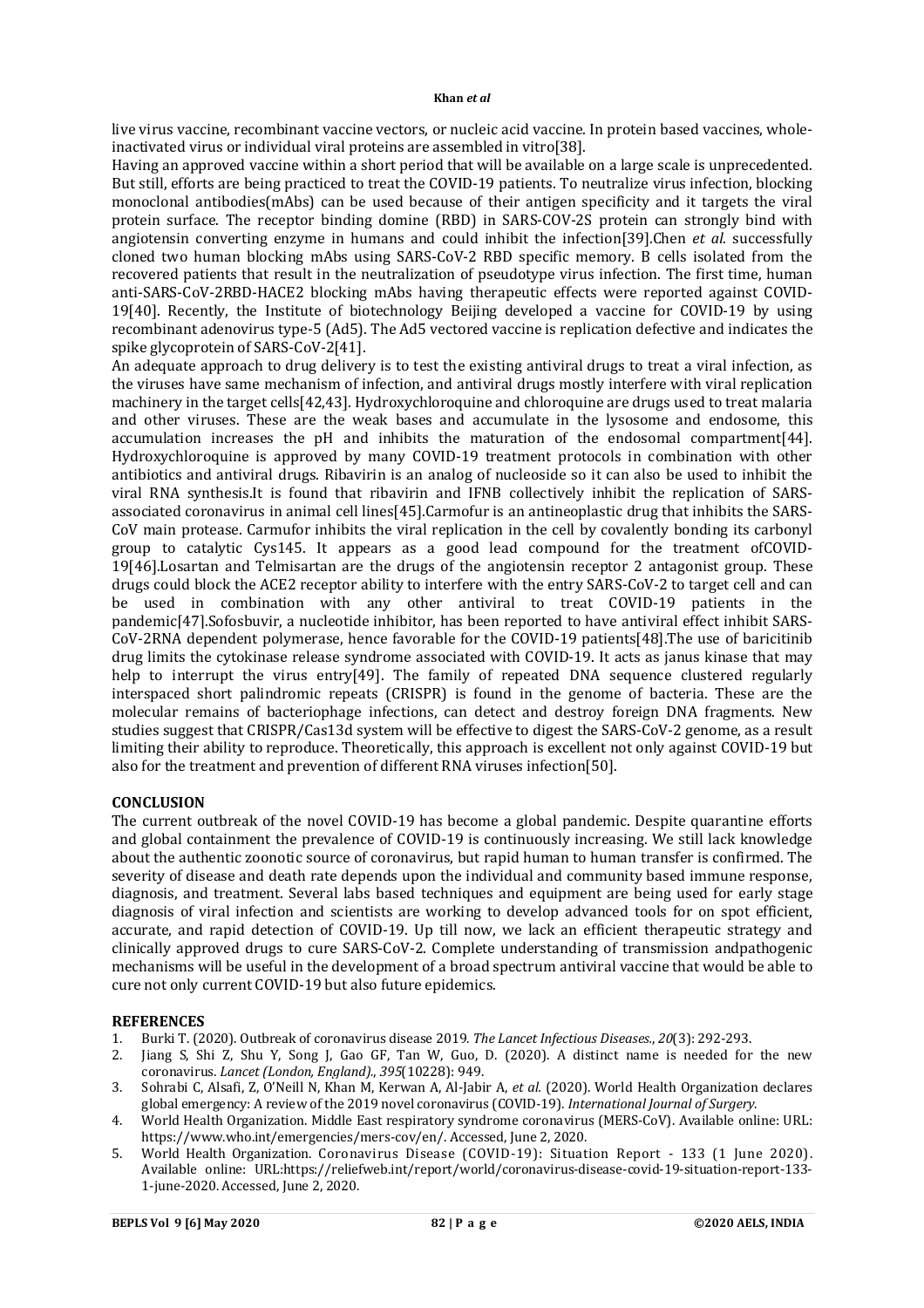#### **Khan** *et al*

- 6. Pascarella G, Strumia A, Piliego C, Bruno F, Del Buono R, Costa F, *et al.* (2020). COVID‐19 diagnosis and management: a comprehensive review. *Journal of Internal Medicine*.
- 7. Wang C, Horby PW, Hayden FG, Gao GF. (2020). A novel coronavirus outbreak of global health concern. *The Lancet.*, *395*(10223): 470-473.
- 8. Phan LT, Nguyen TV, Luong QC, Nguyen TV, Nguyen HT, Le HQ, *et al*. (2020). Importation and human-to-human transmission of a novel coronavirus in Vietnam. *New England Journal of Medicine.*, *382*(9): 872-874.
- 9. Riou J, Althaus CL. (2020). Pattern of early human-to-human transmission of Wuhan 2019 novel coronavirus (2019-nCoV), December 2019 to January 2020. *Eurosurveillance.*, *25*(4): 2000058.
- 10. Li R, Pei S, Chen B, Song Y, Zhang T, Yang W, Shaman J. (2020). Substantial undocumented infection facilitates the rapid dissemination of novel coronavirus (SARS-CoV-2). *Science.*, *368*(6490): 489-493.
- 11. Peng X, Xu X, Li Y, Cheng, L, Zhou X, Ren, B. (2020). Transmission routes of 2019-nCoV and controls in dental practice. *International Journal of Oral Science.*, *12*(1): 1-6.
- 12. Chen H, Guo J, Wang C, Luo F, Yu X, Zhang W, *et al*. (2020). Clinical characteristics and intrauterine vertical transmission potential of COVID-19 infection in nine pregnant women: a retrospective review of medical records. *The Lancet.*, *395*(10226): 809-815.
- 13. To KKW, Tsang OTY, Yip CCY, Chan KH, Wu TC, Chan JMC, *et al.* (2020). Consistent detection of 2019 novel coronavirus in saliva. *Clinical Infectious Diseases*.
- 14. Shereen MA, Khan S, Kazmi A, Bashir N, Siddique R. (2020). COVID-19 infection: Origin, transmission, and characteristics of human coronaviruses. *Journal of Advanced Research*.
- 15. Rothe C, Schunk M, Sothmann P, Bretzel G, Froeschl G, Wallrauch C, *et al.* (2020). Transmission of 2019-nCoV infection from an asymptomatic contact in Germany. *New England Journal of Medicine.*, *382*(10): 970-971.
- 16. Wax RS, Christian MD. (2020). Practical recommendations for critical care and anesthesiology teams caring for novel coronavirus (2019-nCoV) patients. *Canadian Journal of Anesthesia/Journal canadiend'anesthésie.*, 1-9.
- 17. Guan WJ, Ni ZY, Hu Y, Liang WH, Ou CQ, He JX, Liu L, Shan H, Lei CL, Hui DS, Du B. (2020). Clinical characteristics of coronavirus disease 2019 in China: *New England journal of medicine*., 382(18):1708-20.
- 18. Macher JM, Gold D, Cruz P, Kyle JL, Durrani TS, Shusterman D. (2019). Evaluation and management of exposure to infectious agents. Handbook of Occupational Safety and Health., 147-97.
- 19. Vannabouathong C, Devji T, Ekhtiari S, Chang Y, Phillips SA, Zhu M*, et al* .(2020). Novel coronavirus COVID-19: current evidence and evolving strategies. The Journal of bone and joint surgery. American volume., 102(9):734.
- 20. Shayak B, Rand RH. Self-burnout-a new path to the end of COVID-19. (2020). *medRxiv*.
- 21. Morawska L, Cao J. (2020). Airborne transmission of SARS-CoV-2: The world should face the reality. *Environment International*., 105730.
- 22. Paules CI, Marston HD, Fauci AS. (2020). Coronavirus infections—more than just the common cold. *Jama*., 323(8):707-8.
- 23. Kampf G, Todt D, Pfaender S, Steinmann E .(2020). Persistence of coronaviruses on inanimate surfaces and its inactivation with biocidal agents. *Journal of Hospital Infection*.
- 24. Otter JA, Donskey C, Yezli S, Douthwaite S, Goldenberg SD, Weber DJ. (2016). Transmission of SARS and MERS coronaviruses and influenza virus in healthcare settings: the possible role of dry surface contamination. *Journal of Hospital Infection*., 92(3):235-50.
- 25. O'Hearn K, Gertsman S, Webster R, Tsampalieros A, Ng R, Gibson J, McNally JD. (2020). Efficacy and Safety of Disinfectants for Decontamination of N95 and SN95 Filtering Facepiece Respirators: A Systematic Review.
- 26. Singhal T. (2020). A review of coronavirus disease-2019 (COVID-19). *The Indian Journal of Pediatrics*., 1-6.
- *27.* Li Q, Guan X, Wu P, Wang X, Zhou L, Tong Y, Wong JY. (2020). Early transmission dynamics in Wuhan, China, of novel coronavirus–infected pneumonia. *New England Journal of Medicine.*
- 28. Tahamtan A, Ardebili A. (2020). Real-time RT-PCR in COVID-19 detection: issues affecting the results. In: *Taylor & Francis*.
- 29. Xiang J, Yan M, Li H, Liu T, Lin C, Huang S, Shen C. (2020). Evaluation of Enzyme-Linked Immunoassay and Colloidal Gold-Immunochromatographic Assay Kit for Detection of Novel Coronavirus (SARS-Cov-2) Causing an Outbreak of Pneumonia (COVID-19). *medRxiv*.
- 30. Benge CD, Barwise JA. (2020). Aerosolization of COVID-19 and Contamination Risks During Respiratory Treatments. *Federal Practitioner.,* 37(4): 160.
- 31. Özdemir Ö. (2020). Coronavirus Disease 2019 (COVID-19): Diagnosis and Management (Narrative Review). *Erciyes Med J.,* 42(3): 00-00.
- 32. Bernheim A, Mei X, Huang M, Yang Y, Fayad ZA, Zhang N, Li K. (2020). Chest CT findings in coronavirus disease-19 (COVID-19): relationship to duration of infection. *Radiology.,* 200463.
- *33.* Phua J, Weng L, Ling L, Egi M, Lim CM, Divatia JV., Gomersall CD. (2020). Intensive care management of coronavirus disease 2019 (COVID-19): challenges and recommendations. *The Lancet Respiratory Medicine.*
- 34. Tang YW, Schmitz JE, Persing DH, Stratton CW. (2020). Laboratory Diagnosis of COVID-19: Current Issues and Challenges. *Journal of clinical microbiology.,* 58(6).
- 35. Tahamtan A, Ardebili A. (2020). Real-time RT-PCR in COVID-19 detection: issues affecting the results. *In: Taylor & Francis*.
- 36. Dheda K, Jaumdally S, Davids M, Chang JW, Gina P, Pooran A, Preiser W. (2020). Diagnosis of COVID-19: considerations, controversies and challenges in South Africa. *Wits Journal of Clinical Medicine.*, 2(SI): 3.
- 37. Huang K, Fu T, Xiao C, Glass L, Sun J. (2020). DeepPurpose: a Deep Learning Based Drug Repurposing Toolkit. *arXiv preprint arXiv*:2004.08919.